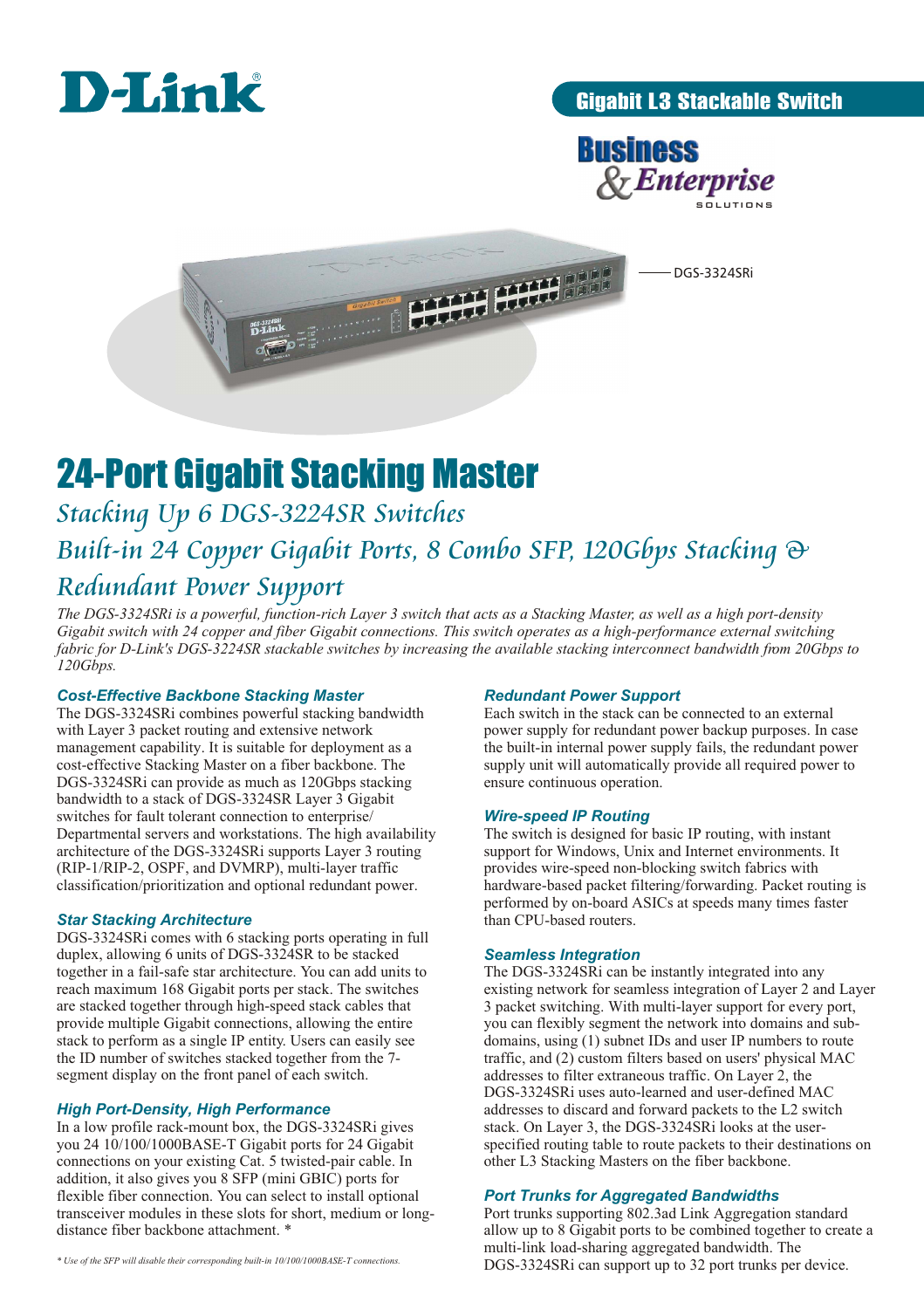## Gigabit L3 Stackable Switch

#### *VLANs for Enhanced Security & Performance*

VLANs improve security and bandwidth utilization by limiting the broadcast domains and confining intra-group traffic within their segments. To segment up the network, workstations supporting IEEE 802.1Q VLAN Tagging connected to the switch can be grouped into different Virtual LANs (VLANs). The switch also supports GVRP (GARP VLAN Registration Protocol) for automatic VLAN configuration distribution.

#### *Advanced Network Access Management*

Port-based and MAC-based (\*) 802.1x features enable user authentication for each network access attempt. Port security features allow you to limit the number of MAC addresses per port in order to control the number of stations for each port. Static MAC addresses can be defined for each port to ensure only registered machines are allowed to access. By enabling both of these features, you can establish an access mechanism based on user and machine identities, as well as control the number of access stations.

*\* Function available in next firmware release* 

#### *Multi-layer Access Control List (ACL)*

Access Control Lists (ACL) allow the network administrator to define policies on network traffic control. The switch supports comprehensive and multi-layer ACLs, providing a powerful tool for network management. For example, the switch can be set to block malicious bulk traffic from specific clients (based either on MAC or IP addresses). Or during a virus attack, the switch can be set to restrict its flooding based on a virus's unique pattern (TCP/UDP port number).

#### *Advanced QoS Support*

The switch supports not only Layer 2 802.1p Priority Queue control, but also a variety of ways to prioritize network packets. Multi-layer information from L2 to L4 can be used to classify packet priorities. This function support allows you to attach IP telephony devices or video servers to the switch to run delay-sensitive applications like video conference.

#### *Flexible Transmission Scheduling*

The switch supports 2 methods of packet transmission scheduling: Strict Priority Scheduling and Round-Robin. You can select to use Strict Priority Scheduling to strictly enforce your priority queues, or Round-Robin to address bandwidth limitations at peak time. Round-Robin allows each queue to be assigned a different percentage of the output port's bandwidth, so that lower-priority queues are not denied access to buffer space and port bandwidth.

#### *IGMP Snooping for Broadcast Control*

The switch listens to IGMP (Internet Group Management Protocol) messages to build mapping table and associate forwarding filters. It dynamically configures the switch ports to forward IP multicast traffic only to those ports associated with multicast hosts.

#### *Broadcast Storm Control*

To limit too many broadcast/multicast flooding in the network, broadcast/multicast storm control is configured to screen excessive traffic. Threshold values are available to control the rate limit for each port. Packets are discarded if the respective count exceeds the configured upper threshold in a given time interval. The possible range of upper threshold is from 0 to 255k packets per second.

#### *Port Mirroring*

This function allows you to mirror adjacent ports for the purpose of analyzing incoming and outgoing packets where packet patterns can be studied.

#### *802.1D Compatible & 802.1w Rapid Spanning Tree*

For mission critical environments with multiple switches supporting STP, you can configure the stack of switches with a redundant backup bridge path, so transmission and reception of packets can be guaranteed in event of any fail-over switch on the network.

#### *Multiple Management Interfaces*

SNMP v.1, v.2c, v.3 network management with single IP address per stack is supported. RMON monitoring and SYSLOG are provided for effective central management. The switch also provides a Command Line Interface (CLI) and a Web-based GUI. CLI enables quick system configuration for administrators familiar with command line operation. The embedded Web-based interface allows you to easily access the switch from anywhere on the network and troubleshoot it in real-time. You can, for example, browse the MAC address table via the Web browser and perform searching to identify the location of any workstation. Port utilization graphs provide real-time traffic monitoring and diagnostic information.

- *Features*
- *Multi-layer L2/L3 packet switching*
- *24 10/100/1000BASE-T Gigabit ports*
- *8 combo SFP (mini GBIC)*
- *Stacks up to 6 DGS-3224SR switch*
- *Up to 168 Gigabit ports per stack*
- *Fail-safe star stacking architecture*
- *Redundant power supply support*
- *160 Gbps switching fabric*
- *IP routing supporting RIP-1, RIP-2, OSPF routing protocols, DVMRP, PIM Dense mode*
- *Auto MDI/MDIX uplink for all twisted-pair ports*
- *4K 802.1Q VLANs, IGMP snooping, eight 802.1p Priority Queues, port mirroring*
- *Multi-layer ACL and DiffServ QoS*
- *Administrator-definable port security*
- *802.3ad Link Aggregation port trunks of up to 8 Gigabit ports*
- *Broadcast storm control*
- *802.3x Flow Control*
- *Jumbo frame support*
- *802.1D compatible and 802.1w Rapid Spanning Tree for redundant backup bridge paths*
- *Single IP address management per stack, SNMP v.1, v.2c, v.3 support, RMON monitoring, SYSlog, web-based management, Telnet, CLI through console port*
- *802.1x port-based/MAC-based access control*
- *Per-port bandwidth control*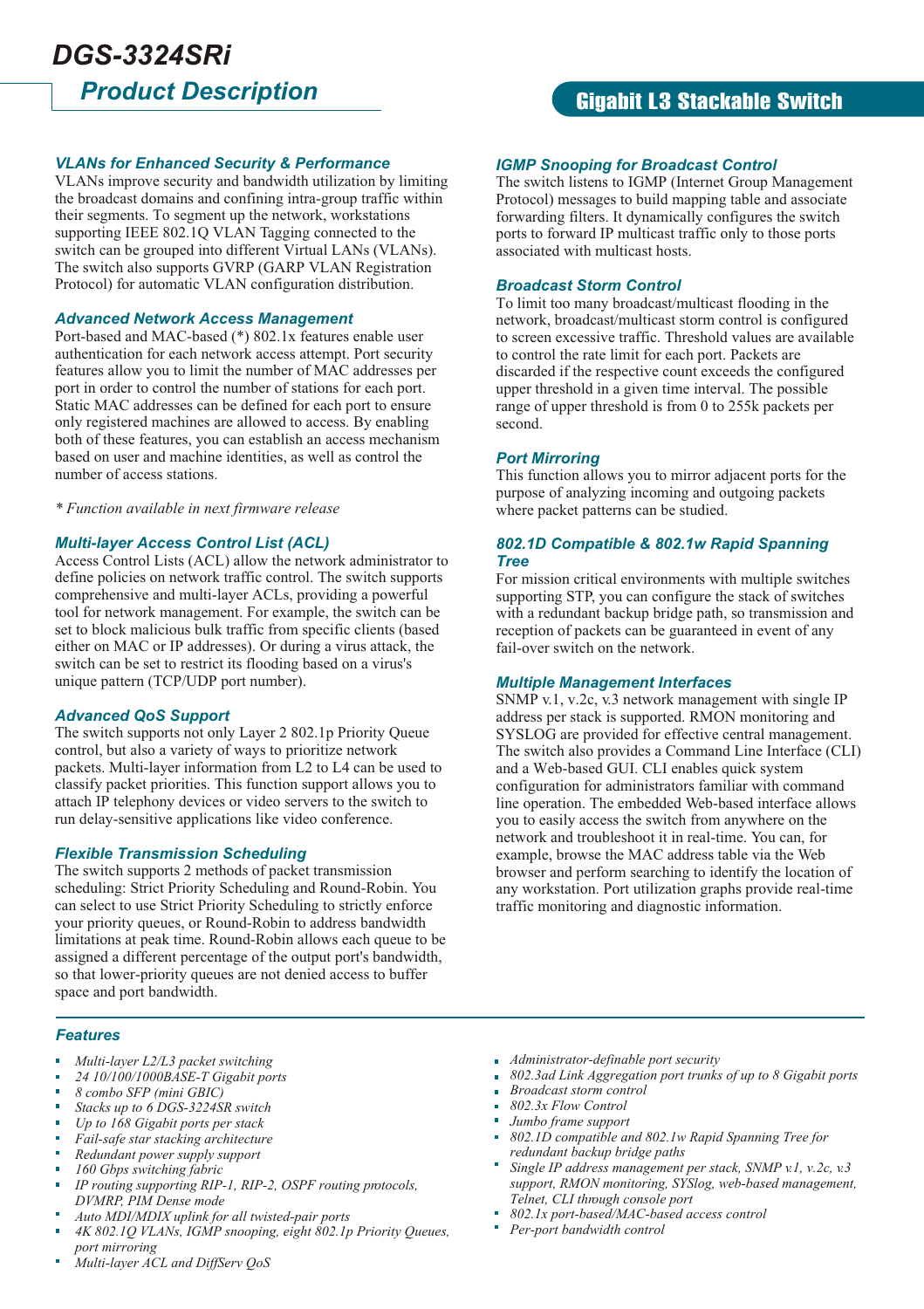# *DGS-3324SRi*

# *Technical Specifications*

#### *Hardware* **Device Ports**

- 24 auto-sensing 10/100/1000BASE-T ports (front panel)
- 8 combo SFP (mini GBIC) ports (front panel)
- 6 10Gbps stacking ports (rear panel)
- 1 RS-232 console port (front panel)

#### **Unit Stacking**

6 DGS-3224SR stackable switches and 1 DGS-3324SRi Stacking Master

#### **Stacking Architecture**

Star

#### **Port Standard/Function Support**

- IEEE 802.3 10BASE-T/802.3u 100BASE-TX/802.3ab 1000BASE-T - ANSI/IEEE 802.3 NWay auto-negotiation
- IEEE 802.3x Flow Control
- Auto MDI/MDIX
- Port mirroring

#### **SFP (Mini GBIC) Support**

- IEEE 802.3z 1000BASE-LX (DEM-310GT transceiver)
- IEEE 802.3z 1000BASE-SX (DEM-311GT transceiver)
- IEEE 802.3z 1000BASE-LH (DEM-314GT transceiver)
- IEEE 802.3z 1000BASE-ZX (DEM-315GT transceiver)

#### **Diagnostic LEDs**

- **Per device:**
- Power On/Off
- Master
- Console (login/POST status) - RPS in use

#### **Per 10/100/1000BASE-T port:**

- 1000Mbps speed, 10/100Mbps speed
- Link
- **Per SFP port:** - Link/Activity
- **Per stacking port:**
- Link/Activity

#### **7-Segment Display**

To display unit ID in the stack

#### *Software*

#### **IP Routing**

- IP v4 support
- IP Fragmentation support
- IP multi-netting - Routing protocols supported: Static routing RIP-1, RIP-2 OSPF v.2

#### **VI AN**

- IEEE 802.1Q Tagged VLAN
- GARP/GVRP
- Asymmetric VLAN \*
- Number of VLANs: 4K static VLANs (max.) \*
- Multiple IPs per VLAN
- *\* Available in future firmware upgrade*

#### **Priority Queues (CoS)**

- Standard: IEEE 802.1p
- Number of queues: 8

#### **Traffic Classification (CoS)**

#### **Can be based on user-definable application types:**

- TOS
- Diffserv (DSCP)
- Port-based
- MAC address - IP address
- TCP/UDP port number

Gigabit L3 Stackable Switch

- **Network Access Security**
- Port security features - 802.1x user authentication
- RADIUS client
- Multi-layer ACL based on:
- Port number
- TOS
- Diffserv (DSCP)
- MAC address IP address
- User-definable applications

#### **Spanning Tree Protocol**

- 802.1D Spanning Tree compatible
- 802.1w Rapid Spanning Tree

#### **IP Multicast**

- IGMP v.2 DVMRP
- PIM Dense mode
- PIM Sparse mode \*
- *\* Function supported in future firmware upgrade*

#### **Port Trunk**

- Number of ports per trunk: 8 (max.)
- Number of trunks: 32 (max.)
- Operation mode: load sharing
- 802.3ad compatible Link Aggregation (LACP) \*
- *\* Available in future firmware upgrade*

#### *Performance*

**Switch Fabric** 160 Gbps

#### **Transmission Method** Store-and-forward

### **IP Address Table**

#### - 4 K host entries

- 4K LPM entries

### **MAC Address Table**

#### 16K entries per device

#### **MAC Address Learning**

- Dynamic entries: automatic update
- Static entries: user-defined

#### **Packet Filtering/Forwarding Rates (half duplex)** 1,488,100 pps per port (max.)

#### **Forwarding Rate**

35.7 Mpps (excluding stacking ports)

#### **RAM Buffer**

### 2MB per device

**Jumbo Frame** 9,216 bytes (max.)

- SYSLOG - ACL

- DHCP/Bootp relay - DNS relay **Routing Table**

by dynamic learning

#### **Management Support** *Configuration & Management*

ARP table editing supports Delete of individual IP address learned

- SNMP v.1, v.2c, v.3 Web-based management
- Web GUI traffic monitoring - Web-based MAC address browsing

- CLI (command line interface) - RMON monitoring

- Telnet server (up to 8 sessions)